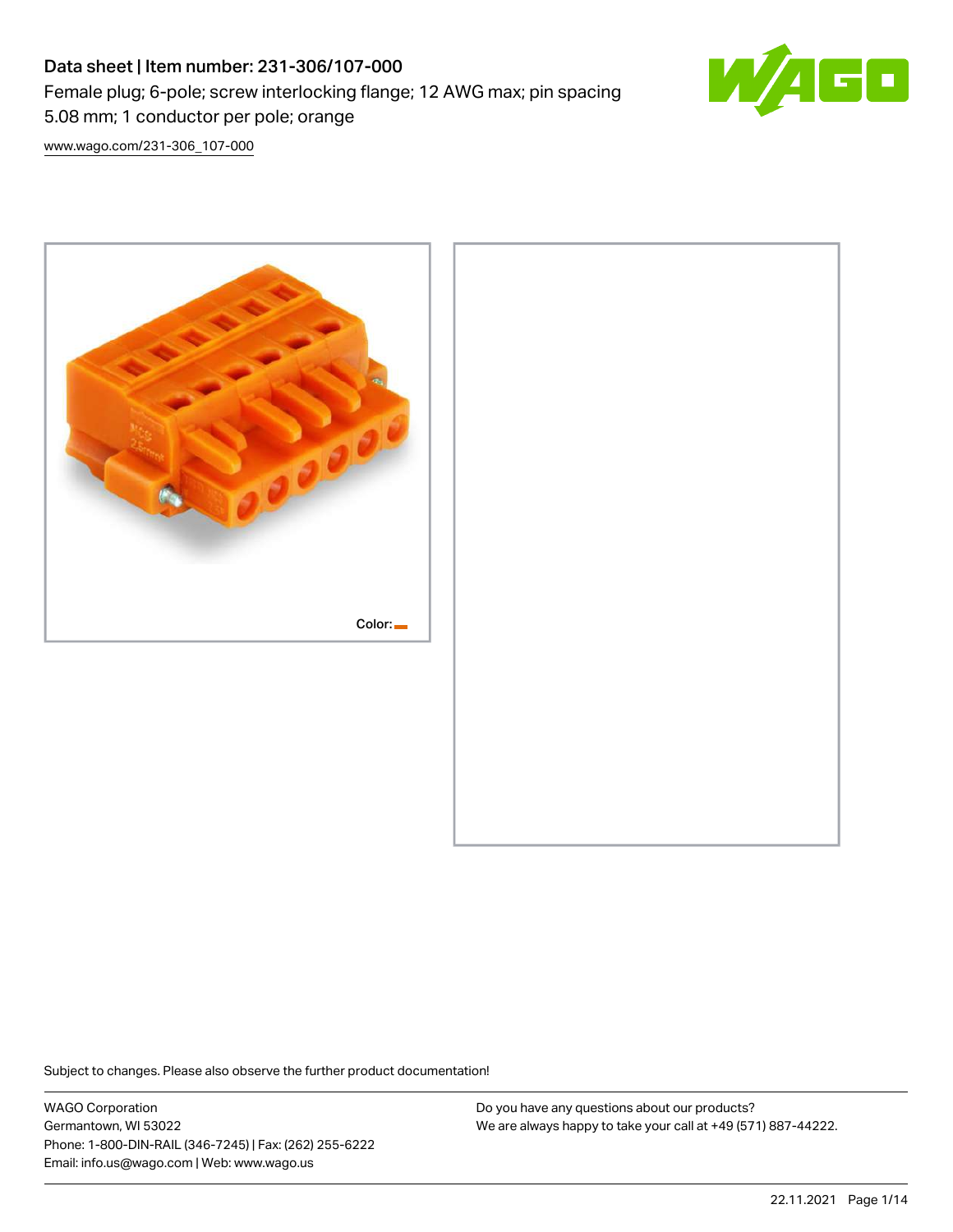

#### Dimensions in mm

 $L_1$  = (pole no. x pin spacing) + 5.4 mm

 $L_2$  = (pole no. x pin spacing) + 10 mm

2- to 3-pole female connectors – one latch only

#### Item description

- $\blacksquare$ Universal connection for all conductor types
- Easy cable pre-assembly and on-unit wiring via vertical and horizontal CAGE CLAMP<sup>®</sup> actuation  $\blacksquare$
- П Integrated test ports
- $\blacksquare$ With coding fingers

Subject to changes. Please also observe the further product documentation!

WAGO Corporation Germantown, WI 53022 Phone: 1-800-DIN-RAIL (346-7245) | Fax: (262) 255-6222 Email: info.us@wago.com | Web: www.wago.us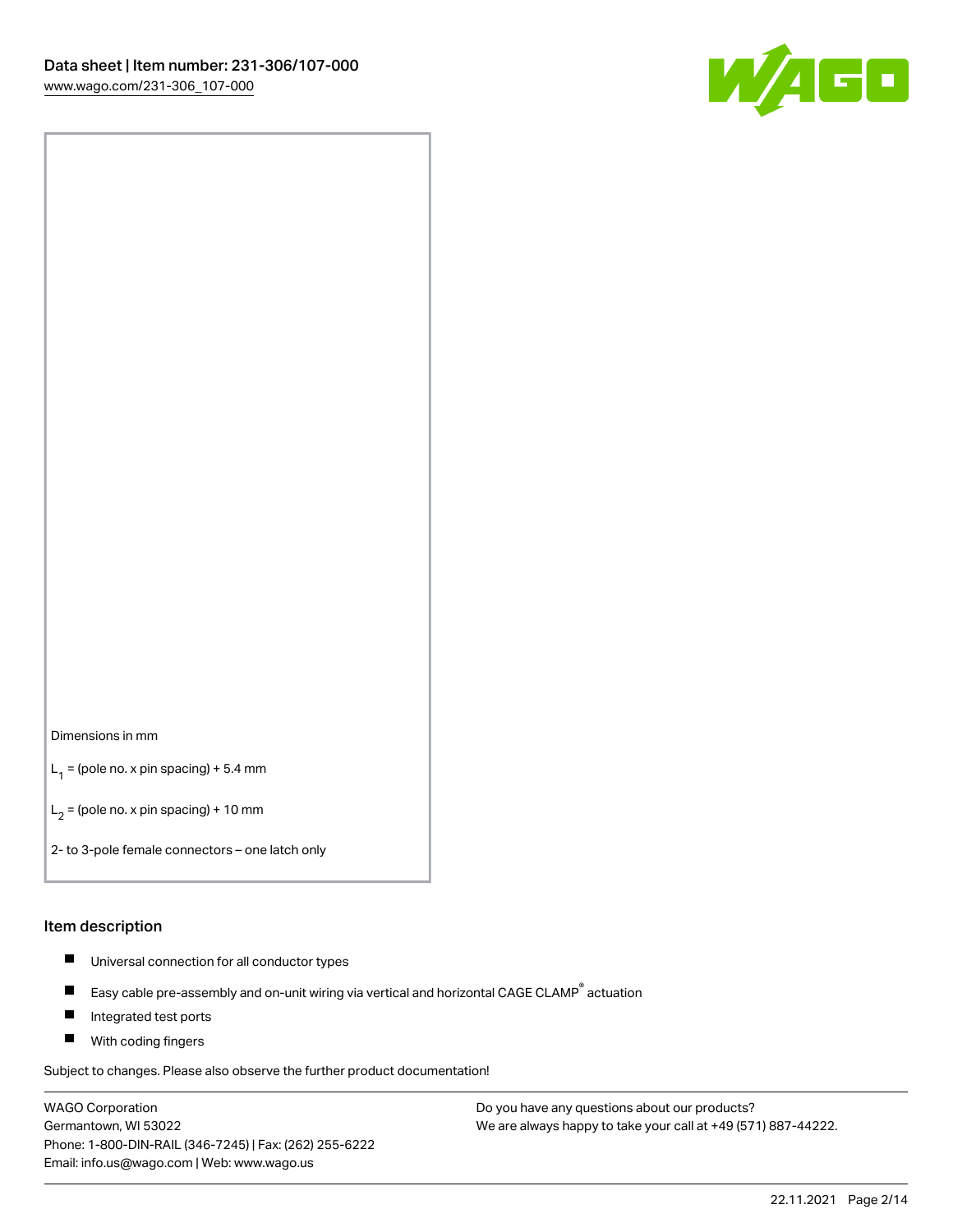

# Data

| w<br>×<br>×<br>۹<br>٠<br>۰, |
|-----------------------------|
|-----------------------------|

| Safety information 1 | The MCS-MULTI CONNECTION SYSTEM includes connectors<br>without breaking capacity in accordance with DIN EN 61984. When<br>used as intended, these connectors must not be connected<br>/disconnected when live or under load. The circuit design should<br>ensure header pins, which can be touched, are not live when<br>unmated. |
|----------------------|-----------------------------------------------------------------------------------------------------------------------------------------------------------------------------------------------------------------------------------------------------------------------------------------------------------------------------------|
| Variants:            | Gold-plated or partially gold-plated contact surfaces<br>Other versions (or variants) can be requested from WAGO Sales or<br>configured at https://configurator.wago.com/                                                                                                                                                         |

## Electrical data

## IEC Approvals

| Ratings per                 | IEC/EN 60664-1                                                       |
|-----------------------------|----------------------------------------------------------------------|
| Rated voltage (III / 3)     | 320 V                                                                |
| Rated surge voltage (III/3) | 4 <sub>k</sub> V                                                     |
| Rated voltage (III/2)       | 320 V                                                                |
| Rated surge voltage (III/2) | 4 <sub>kV</sub>                                                      |
| Nominal voltage (II/2)      | 630 V                                                                |
| Rated surge voltage (II/2)  | 4 <sub>k</sub> V                                                     |
| Rated current               | 16 A                                                                 |
| Legend (ratings)            | (III / 2) $\triangleq$ Overvoltage category III / Pollution degree 2 |

# UL Approvals

| Approvals per                  | UL 1059 |
|--------------------------------|---------|
| Rated voltage UL (Use Group B) | 300 V   |
| Rated current UL (Use Group B) | 15 A    |
| Rated voltage UL (Use Group D) | 300 V   |
| Rated current UL (Use Group D) | 10 A    |

## Ratings per UL

| Rated voltage UL 1977 | 600 V |
|-----------------------|-------|
| Rated current UL 1977 | 15 A  |

Subject to changes. Please also observe the further product documentation!

| <b>WAGO Corporation</b>                                | Do you have any questions about our products?                 |
|--------------------------------------------------------|---------------------------------------------------------------|
| Germantown, WI 53022                                   | We are always happy to take your call at +49 (571) 887-44222. |
| Phone: 1-800-DIN-RAIL (346-7245)   Fax: (262) 255-6222 |                                                               |
| Email: info.us@wago.com   Web: www.wago.us             |                                                               |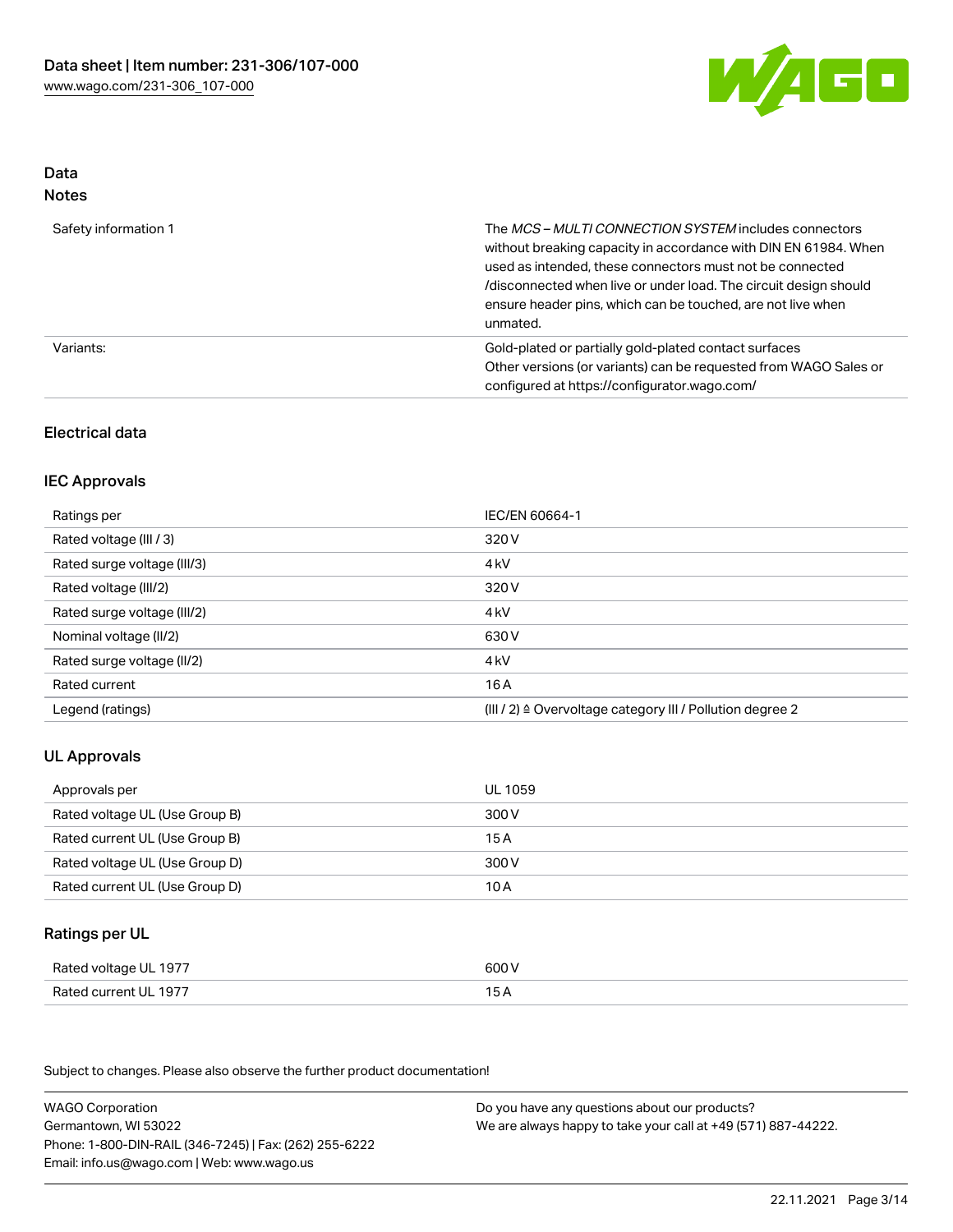

## CSA Approvals

| Approvals per                   | CSA   |
|---------------------------------|-------|
| Rated voltage CSA (Use Group B) | 300 V |
| Rated current CSA (Use Group B) | 15 A  |
| Rated voltage CSA (Use Group D) | 300 V |
| Rated current CSA (Use Group D) | 10 A  |

## Connection data

| Total number of connection points | ີ |
|-----------------------------------|---|
| Total number of potentials        |   |
| Number of connection types        |   |
| Number of levels                  |   |

#### Connection 1

| Connection technology                             | CAGE CLAMP®                             |
|---------------------------------------------------|-----------------------------------------|
| Actuation type                                    | Operating tool                          |
| Solid conductor                                   | $0.082.5$ mm <sup>2</sup> / 28  12 AWG  |
| Fine-stranded conductor                           | $0.08$ 2.5 mm <sup>2</sup> / 28  12 AWG |
| Fine-stranded conductor; with insulated ferrule   | $0.251.5$ mm <sup>2</sup>               |
| Fine-stranded conductor; with uninsulated ferrule | $0.252.5$ mm <sup>2</sup>               |
| Strip length                                      | 89 mm / 0.31  0.35 inch                 |
| Number of poles                                   | 6                                       |
| Conductor entry direction to mating direction     | 0°                                      |

# Physical data

| Pin spacing | 5.08 mm / 0.2 inch    |
|-------------|-----------------------|
| Width       | 40.38 mm / 1.59 inch  |
| Height      | 14.3 mm / 0.563 inch  |
| Depth       | 26.45 mm / 1.041 inch |

# Plug-in connection

| Contact type (pluggable connector) | Female connector/socket |
|------------------------------------|-------------------------|
| Connector (connection type)        | for conductor           |
| Mismating protection               | No                      |
| Locking of plug-in connection      | Screw flange            |
|                                    |                         |

Subject to changes. Please also observe the further product documentation!

| WAGO Corporation                                       | Do you have any questions about our products?                 |
|--------------------------------------------------------|---------------------------------------------------------------|
| Germantown, WI 53022                                   | We are always happy to take your call at +49 (571) 887-44222. |
| Phone: 1-800-DIN-RAIL (346-7245)   Fax: (262) 255-6222 |                                                               |
| Email: info.us@wago.com   Web: www.wago.us             |                                                               |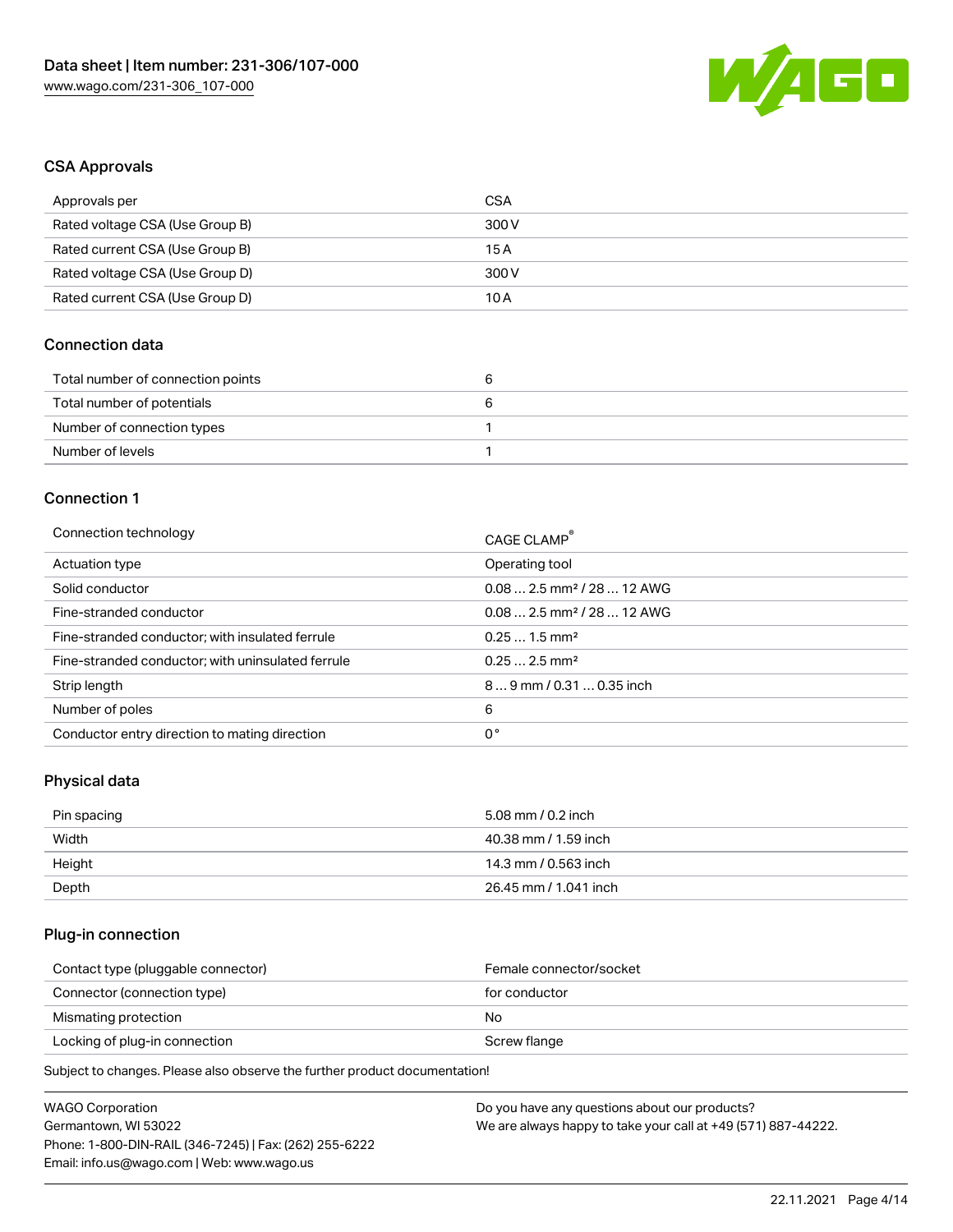

## Material data

| Color                       | orange                            |
|-----------------------------|-----------------------------------|
| Material group              |                                   |
| Insulation material         | Polyamide (PA66)                  |
| Flammability class per UL94 | V <sub>0</sub>                    |
| Clamping spring material    | Chrome nickel spring steel (CrNi) |
| Contact material            | Copper alloy                      |
| Contact plating             | tin-plated                        |
| Fire load                   | 0.174 MJ                          |
| Weight                      | 12g                               |

## Environmental requirements

#### Commercial data

| Product Group         | 3 (Multi Conn. System) |
|-----------------------|------------------------|
| PU (SPU)              | 50 Stück               |
| Packaging type        | box                    |
| Country of origin     | <b>DE</b>              |
| <b>GTIN</b>           | 4044918370585          |
| Customs tariff number | 8536694040             |

## Approvals / Certificates

#### Country specific Approvals

| Logo | Approval                                            | <b>Additional Approval Text</b> | Certificate<br>name |
|------|-----------------------------------------------------|---------------------------------|---------------------|
|      | CВ<br><b>DEKRA Certification B.V.</b>               | IEC 61984                       | NL-39756            |
|      | <b>CSA</b><br>DEKRA Certification B.V.              | C <sub>22.2</sub>               | 1466354             |
| EMA  | <b>KEMA/KEUR</b><br><b>DEKRA Certification B.V.</b> | EN 61984                        | 2190761.01          |

Subject to changes. Please also observe the further product documentation!

| <b>WAGO Corporation</b>                                | Do you have any questions about our products?                 |
|--------------------------------------------------------|---------------------------------------------------------------|
| Germantown, WI 53022                                   | We are always happy to take your call at +49 (571) 887-44222. |
| Phone: 1-800-DIN-RAIL (346-7245)   Fax: (262) 255-6222 |                                                               |
| Email: info.us@wago.com   Web: www.wago.us             |                                                               |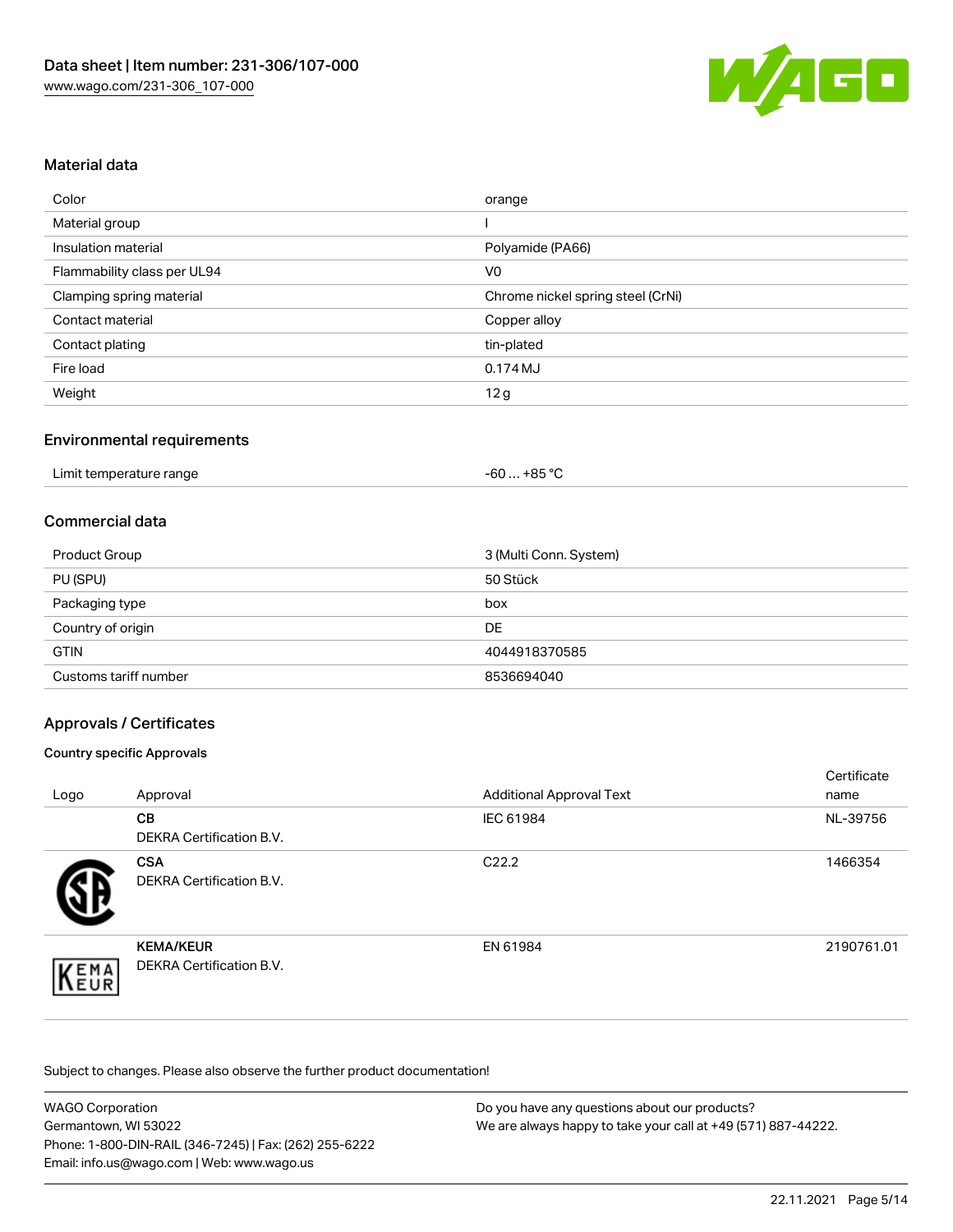

#### UL-Approvals

| Logo                       | Approval                                    | <b>Additional Approval Text</b> | Certificate<br>name |
|----------------------------|---------------------------------------------|---------------------------------|---------------------|
| $\boldsymbol{\theta}$      | UL<br>UL International Germany GmbH         | <b>UL 1977</b>                  | E45171              |
| $\boldsymbol{\mathcal{A}}$ | <b>UR</b><br>Underwriters Laboratories Inc. | <b>UL 1059</b>                  | E45172              |

#### **Counterpart**

| Item no.231-336/108-000<br>Male header; 6-pole; THT; 1.0 x 1.0 mm solder pin; straight; threaded flange; pin spacing 5.08 mm;<br>orange | www.wago.com/231-336/108-<br>000 |
|-----------------------------------------------------------------------------------------------------------------------------------------|----------------------------------|
| Item no.231-536/108-000<br>Male header; 6-pole; THT; 1.0 x 1.0 mm solder pin; angled; mounting flange; pin spacing 5.08 mm;<br>orange   | www.wago.com/231-536/108-<br>000 |
| Item no.231-366/108-000<br>Male header; 6-pole; THT; 1.2 x 1.2 mm solder pin; straight; threaded flange; pin spacing 5.08 mm;<br>orange | www.wago.com/231-366/108-<br>000 |
| Item no.231-636/109-000<br>Male connector; 6-pole; Pin spacing 5.08 mm; threaded flange; orange                                         | www.wago.com/231-636/109-<br>000 |
| Item no.231-566/108-000<br>Male header; 6-pole; THT; 1.2 x 1.2 mm solder pin; angled; threaded flange; pin spacing 5.08 mm;<br>orange   | www.wago.com/231-566/108-<br>000 |
| Item no.231-636/129-000<br>Male connector; 6-pole; Pin spacing 5.08 mm; snap-in flange; orange                                          | www.wago.com/231-636/129-<br>000 |

## Optional accessories

Testing accessories

Testing accessories



Item no.: 210-136 Test plug; 2 nm Ø; with 500 mm cable [www.wago.com/210-136](http://www.wago.com/210-136)

Subject to changes. Please also observe the further product documentation!

WAGO Corporation Germantown, WI 53022 Phone: 1-800-DIN-RAIL (346-7245) | Fax: (262) 255-6222 Email: info.us@wago.com | Web: www.wago.us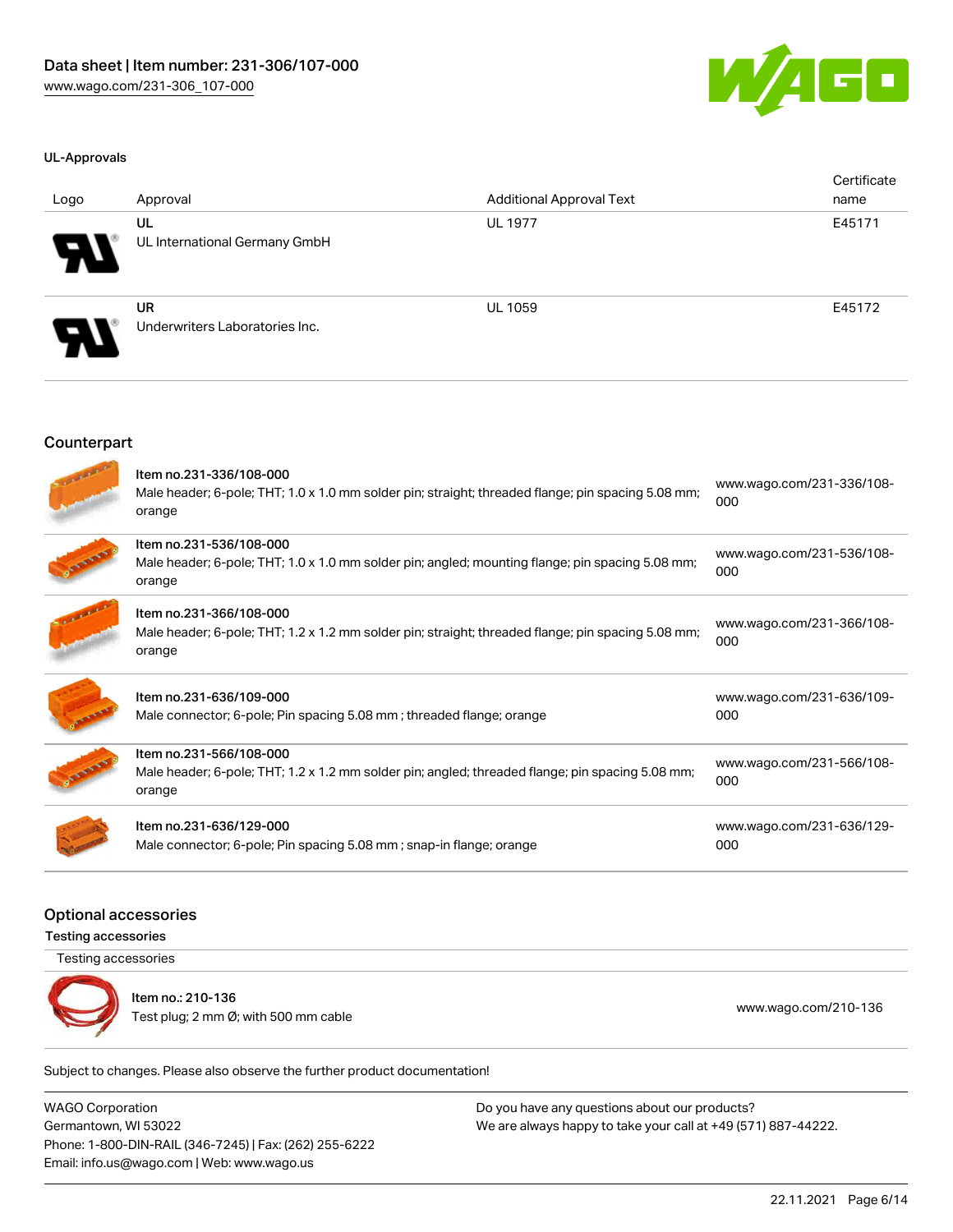Phone: 1-800-DIN-RAIL (346-7245) | Fax: (262) 255-6222

Email: info.us@wago.com | Web: www.wago.us

[www.wago.com/231-306\\_107-000](http://www.wago.com/231-306_107-000)



|                                                 | Item no.: 231-661<br>Test plugs for female connectors; for 5 mm and 5.08 mm pin spacing; 2,50 mm <sup>2</sup> ; light gray | www.wago.com/231-661                                                                                           |
|-------------------------------------------------|----------------------------------------------------------------------------------------------------------------------------|----------------------------------------------------------------------------------------------------------------|
| Insulations stops                               |                                                                                                                            |                                                                                                                |
| Insulation stop                                 |                                                                                                                            |                                                                                                                |
|                                                 | Item no.: 231-672<br>Insulation stop; 0.75 - 1 mm <sup>2</sup> ; dark gray                                                 | www.wago.com/231-672                                                                                           |
|                                                 | Item no.: 231-670<br>Insulation stop; 0.08-0.2 mm <sup>2</sup> / 0.2 mm <sup>2</sup> "s"; white                            | www.wago.com/231-670                                                                                           |
|                                                 | Item no.: 231-671<br>Insulation stop; 0.25 - 0.5 mm <sup>2</sup> ; light gray                                              | www.wago.com/231-671                                                                                           |
| <b>Tools</b>                                    |                                                                                                                            |                                                                                                                |
| Operating tool                                  |                                                                                                                            |                                                                                                                |
|                                                 | Item no.: 209-130<br>Operating tool; suitable for 264, 280 and 281 Series; 1-way; of insulating material; white            | www.wago.com/209-130                                                                                           |
|                                                 | Item no.: 209-132<br>Operating tool; for connecting comb-style jumper bar; 2-way; of insulating material                   | www.wago.com/209-132                                                                                           |
|                                                 | Item no.: 231-159<br>Operating tool; natural                                                                               | www.wago.com/231-159                                                                                           |
|                                                 | Item no.: 231-231<br>Combination operating tool; red                                                                       | www.wago.com/231-231                                                                                           |
|                                                 | Item no.: 231-131<br>Operating tool; made of insulating material; 1-way; loose; white                                      | www.wago.com/231-131                                                                                           |
|                                                 | Item no.: 231-291<br>Operating tool; made of insulating material; 1-way; loose; red                                        | www.wago.com/231-291                                                                                           |
|                                                 | Item no.: 280-432<br>Operating tool; made of insulating material; 2-way; white                                             | www.wago.com/280-432                                                                                           |
|                                                 | Item no.: 280-434<br>Operating tool; made of insulating material; 4-way                                                    | www.wago.com/280-434                                                                                           |
|                                                 | Item no.: 280-437<br>Operating tool; made of insulating material; 7-way                                                    | www.wago.com/280-437                                                                                           |
|                                                 | Item no.: 280-440<br>Operating tool; made of insulating material; 10-way                                                   | www.wago.com/280-440                                                                                           |
|                                                 | Subject to changes. Please also observe the further product documentation!                                                 |                                                                                                                |
| <b>WAGO Corporation</b><br>Germantown, WI 53022 |                                                                                                                            | Do you have any questions about our products?<br>We are always happy to take your call at +49 (571) 887-44222. |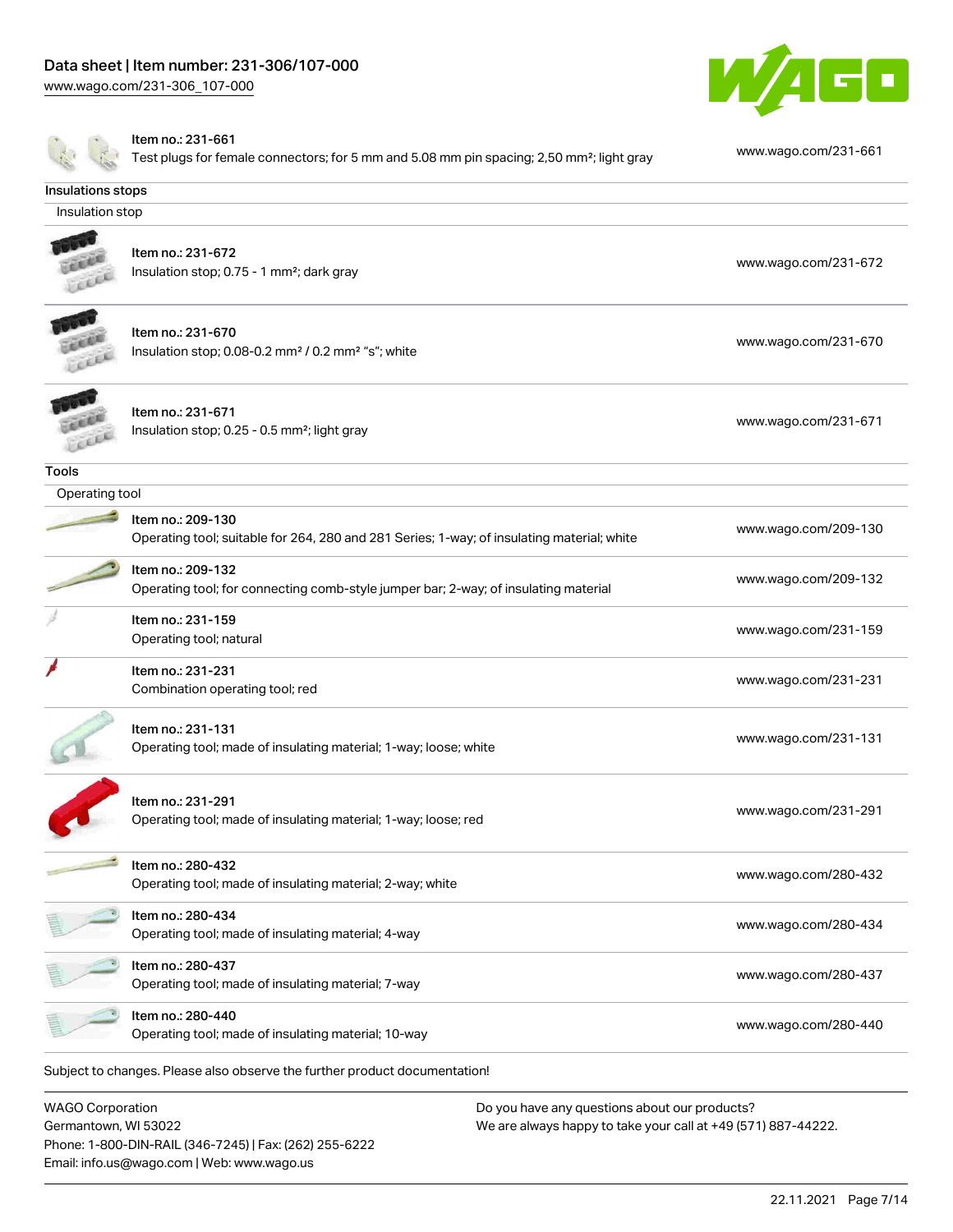Email: info.us@wago.com | Web: www.wago.us

[www.wago.com/231-306\\_107-000](http://www.wago.com/231-306_107-000)



|                                                 | Item no.: 280-435<br>Operating tool; made of insulating material; 5-way; gray                                                                                                      |                                                                                                                | www.wago.com/280-435 |
|-------------------------------------------------|------------------------------------------------------------------------------------------------------------------------------------------------------------------------------------|----------------------------------------------------------------------------------------------------------------|----------------------|
|                                                 | Item no.: 280-436<br>Operating tool; made of insulating material; 6-way                                                                                                            |                                                                                                                | www.wago.com/280-436 |
|                                                 | Item no.: 280-438<br>Operating tool; made of insulating material; 8-way                                                                                                            |                                                                                                                | www.wago.com/280-438 |
|                                                 | Item no.: 280-433<br>Operating tool; made of insulating material; 3-way                                                                                                            |                                                                                                                | www.wago.com/280-433 |
| Strain relief                                   |                                                                                                                                                                                    |                                                                                                                |                      |
| Strain relief housing                           |                                                                                                                                                                                    |                                                                                                                |                      |
|                                                 | Item no.: 232-636<br>Strain relief housing; orange                                                                                                                                 |                                                                                                                | www.wago.com/232-636 |
| <b>Ferrules</b>                                 |                                                                                                                                                                                    |                                                                                                                |                      |
| Ferrule                                         |                                                                                                                                                                                    |                                                                                                                |                      |
|                                                 | Item no.: 216-101<br>Ferrule; Sleeve for 0.5 mm <sup>2</sup> / AWG 22; uninsulated; electro-tin plated; silver-colored                                                             |                                                                                                                | www.wago.com/216-101 |
|                                                 | Item no.: 216-104<br>Ferrule; Sleeve for 1.5 mm <sup>2</sup> / AWG 16; uninsulated; electro-tin plated; silver-colored                                                             |                                                                                                                | www.wago.com/216-104 |
|                                                 | Item no.: 216-106<br>Ferrule; Sleeve for 2.5 mm <sup>2</sup> / AWG 14; uninsulated; electro-tin plated; silver-colored                                                             |                                                                                                                | www.wago.com/216-106 |
|                                                 | Item no.: 216-102<br>Ferrule; Sleeve for 0.75 mm <sup>2</sup> / AWG 20; uninsulated; electro-tin plated; silver-colored                                                            |                                                                                                                | www.wago.com/216-102 |
|                                                 | Item no.: 216-103<br>Ferrule; Sleeve for 1 mm <sup>2</sup> / AWG 18; uninsulated; electro-tin plated                                                                               |                                                                                                                | www.wago.com/216-103 |
|                                                 | Item no.: 216-123<br>Ferrule; Sleeve for 1 mm <sup>2</sup> / AWG 18; uninsulated; electro-tin plated; silver-colored                                                               |                                                                                                                | www.wago.com/216-123 |
|                                                 | Item no.: 216-122<br>Ferrule; Sleeve for 0.75 mm <sup>2</sup> / AWG 20; uninsulated; electro-tin plated; silver-colored                                                            |                                                                                                                | www.wago.com/216-122 |
|                                                 | Item no.: 216-124<br>Ferrule; Sleeve for 1.5 mm <sup>2</sup> / AWG 16; uninsulated; electro-tin plated                                                                             |                                                                                                                | www.wago.com/216-124 |
|                                                 | Item no.: 216-142<br>Ferrule; Sleeve for 0.75 mm <sup>2</sup> / 18 AWG; uninsulated; electro-tin plated; electrolytic copper; gastight<br>crimped; acc. to DIN 46228, Part 1/08.92 |                                                                                                                | www.wago.com/216-142 |
|                                                 | Item no.: 216-132<br>Ferrule; Sleeve for 0.34 mm <sup>2</sup> / AWG 24; uninsulated; electro-tin plated                                                                            |                                                                                                                | www.wago.com/216-132 |
|                                                 | Item no.: 216-121<br>Ferrule; Sleeve for 0.5 mm <sup>2</sup> / AWG 22; uninsulated; electro-tin plated; silver-colored                                                             |                                                                                                                | www.wago.com/216-121 |
|                                                 | Subject to changes. Please also observe the further product documentation!                                                                                                         |                                                                                                                |                      |
| <b>WAGO Corporation</b><br>Germantown, WI 53022 | Phone: 1-800-DIN-RAIL (346-7245)   Fax: (262) 255-6222                                                                                                                             | Do you have any questions about our products?<br>We are always happy to take your call at +49 (571) 887-44222. |                      |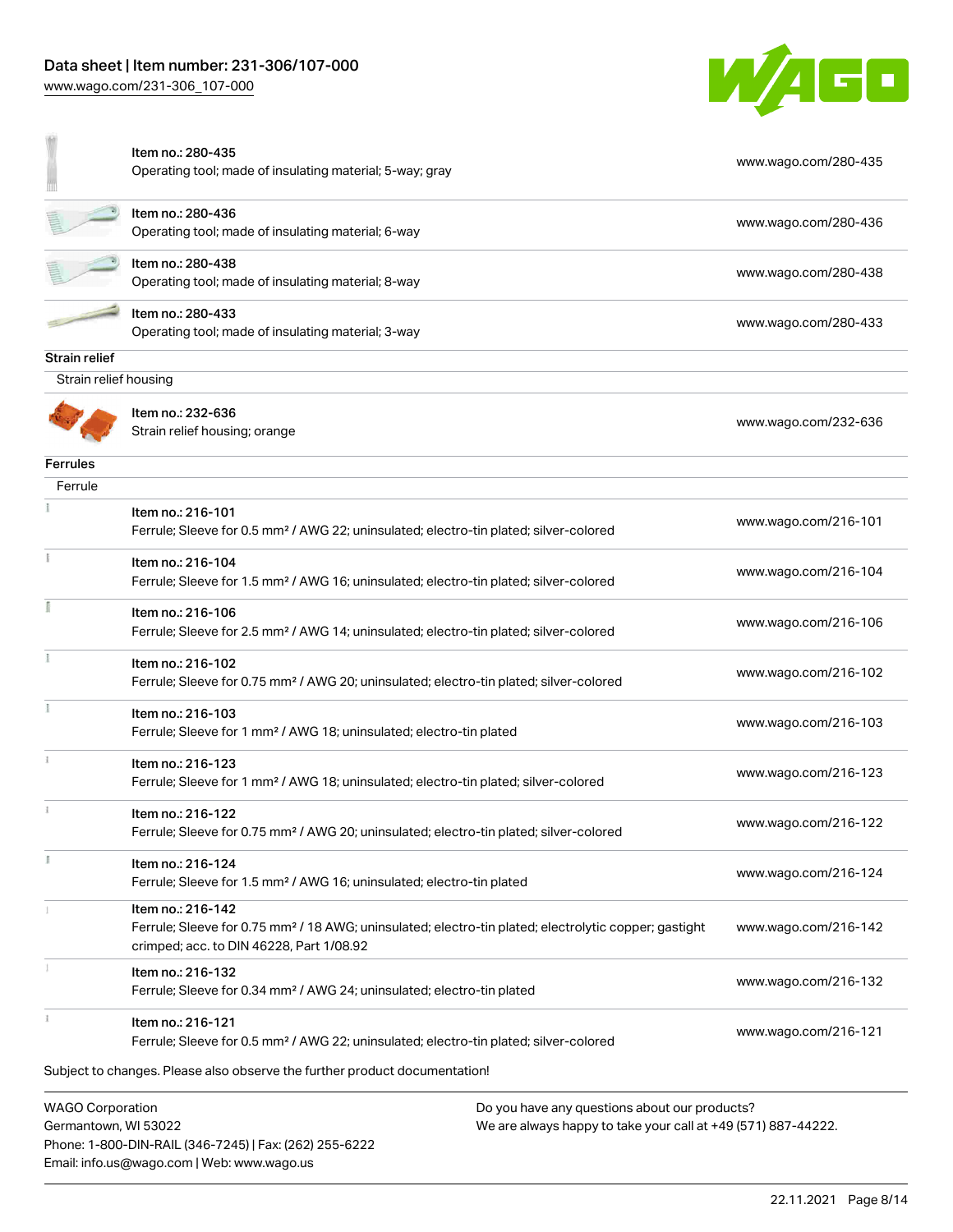[www.wago.com/231-306\\_107-000](http://www.wago.com/231-306_107-000)



|   | Item no.: 216-143<br>Ferrule; Sleeve for 1 mm <sup>2</sup> / AWG 18; uninsulated; electro-tin plated; electrolytic copper; gastight<br>crimped; acc. to DIN 46228, Part 1/08.92                         | www.wago.com/216-143 |
|---|---------------------------------------------------------------------------------------------------------------------------------------------------------------------------------------------------------|----------------------|
|   | Item no.: 216-131<br>Ferrule; Sleeve for 0.25 mm <sup>2</sup> / AWG 24; uninsulated; electro-tin plated; silver-colored                                                                                 | www.wago.com/216-131 |
|   | Item no.: 216-141<br>Ferrule; Sleeve for 0.5 mm <sup>2</sup> / 20 AWG; uninsulated; electro-tin plated; electrolytic copper; gastight<br>crimped; acc. to DIN 46228, Part 1/08.92                       | www.wago.com/216-141 |
|   | Item no.: 216-152<br>Ferrule; Sleeve for 0.34 mm <sup>2</sup> / AWG 24; uninsulated; electro-tin plated                                                                                                 | www.wago.com/216-152 |
| ۸ | Item no.: 216-203<br>Ferrule; Sleeve for 1 mm <sup>2</sup> / AWG 18; insulated; electro-tin plated; red                                                                                                 | www.wago.com/216-203 |
|   | Item no.: 216-202<br>Ferrule; Sleeve for 0.75 mm <sup>2</sup> / 18 AWG; insulated; electro-tin plated; gray                                                                                             | www.wago.com/216-202 |
|   | Item no.: 216-151<br>Ferrule; Sleeve for 0.25 mm <sup>2</sup> / AWG 24; uninsulated; electro-tin plated                                                                                                 | www.wago.com/216-151 |
| Ă | Item no.: 216-204<br>Ferrule; Sleeve for 1.5 mm <sup>2</sup> / AWG 16; insulated; electro-tin plated; black                                                                                             | www.wago.com/216-204 |
|   | Item no.: 216-144<br>Ferrule; Sleeve for 1.5 mm <sup>2</sup> / AWG 16; uninsulated; electro-tin plated; electrolytic copper; gastight<br>crimped; acc. to DIN 46228, Part 1/08.92; silver-colored       | www.wago.com/216-144 |
|   | Item no.: 216-201<br>Ferrule; Sleeve for 0.5 mm <sup>2</sup> / 20 AWG; insulated; electro-tin plated; white                                                                                             | www.wago.com/216-201 |
|   | Item no.: 216-223<br>Ferrule; Sleeve for 1 mm <sup>2</sup> / AWG 18; insulated; electro-tin plated; red                                                                                                 | www.wago.com/216-223 |
|   | Item no.: 216-241<br>Ferrule; Sleeve for 0.5 mm <sup>2</sup> / 20 AWG; insulated; electro-tin plated; electrolytic copper; gastight<br>crimped; acc. to DIN 46228, Part 4/09.90; white                  | www.wago.com/216-241 |
|   | Item no.: 216-242<br>Ferrule; Sleeve for 0.75 mm <sup>2</sup> / 18 AWG; insulated; electro-tin plated; electrolytic copper; gastight<br>crimped; acc. to DIN 46228, Part 4/09.90; gray                  | www.wago.com/216-242 |
|   | Item no.: 216-222<br>Ferrule; Sleeve for 0.75 mm <sup>2</sup> / 18 AWG; insulated; electro-tin plated; gray                                                                                             | www.wago.com/216-222 |
|   | Item no.: 216-221<br>Ferrule; Sleeve for 0.5 mm <sup>2</sup> / 20 AWG; insulated; electro-tin plated; white                                                                                             | www.wago.com/216-221 |
| 1 | Item no.: 216-224<br>Ferrule; Sleeve for 1.5 mm <sup>2</sup> / AWG 16; insulated; electro-tin plated; black                                                                                             | www.wago.com/216-224 |
|   | Item no.: 216-243<br>Ferrule; Sleeve for 1 mm <sup>2</sup> / AWG 18; insulated; electro-tin plated; electrolytic copper; gastight crimped; www.wago.com/216-243<br>acc. to DIN 46228, Part 4/09.90; red |                      |
|   |                                                                                                                                                                                                         |                      |

Subject to changes. Please also observe the further product documentation!

WAGO Corporation Germantown, WI 53022 Phone: 1-800-DIN-RAIL (346-7245) | Fax: (262) 255-6222 Email: info.us@wago.com | Web: www.wago.us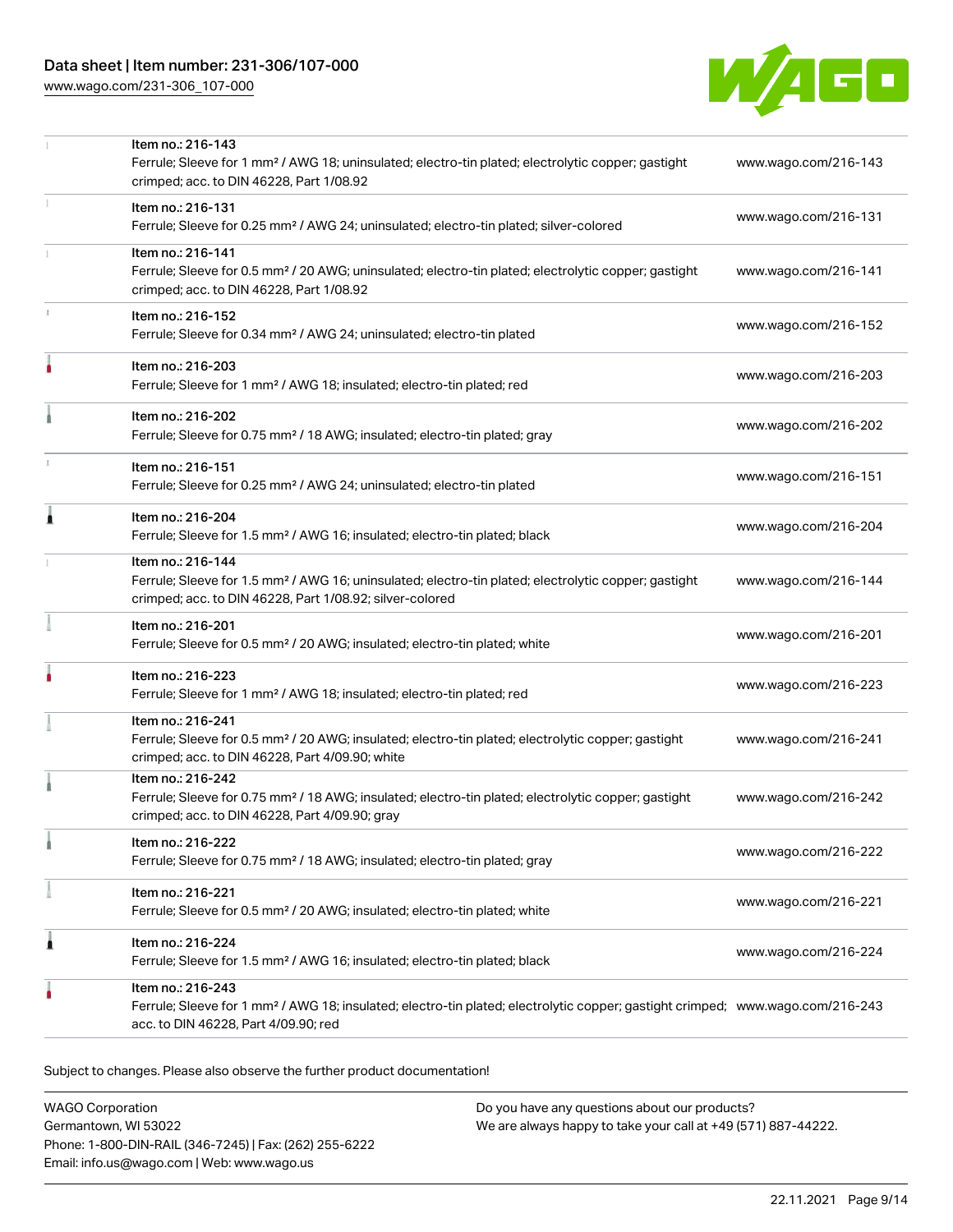## Data sheet | Item number: 231-306/107-000

[www.wago.com/231-306\\_107-000](http://www.wago.com/231-306_107-000)



|                     | Item no.: 216-244                                                                                                                                                 |                                  |
|---------------------|-------------------------------------------------------------------------------------------------------------------------------------------------------------------|----------------------------------|
|                     | Ferrule; Sleeve for 1.5 mm <sup>2</sup> / AWG 16; insulated; electro-tin plated; electrolytic copper; gastight<br>crimped; acc. to DIN 46228, Part 4/09.90; black | www.wago.com/216-244             |
|                     | Item no.: 216-263                                                                                                                                                 |                                  |
|                     | Ferrule; Sleeve for 1 mm <sup>2</sup> / AWG 18; insulated; electro-tin plated; electrolytic copper; gastight crimped; www.wago.com/216-263                        |                                  |
|                     | acc. to DIN 46228, Part 4/09.90; red                                                                                                                              |                                  |
| 1                   | Item no.: 216-264                                                                                                                                                 |                                  |
|                     | Ferrule; Sleeve for 1.5 mm <sup>2</sup> / AWG 16; insulated; electro-tin plated; electrolytic copper; gastight                                                    | www.wago.com/216-264             |
|                     | crimped; acc. to DIN 46228, Part 4/09.90; black                                                                                                                   |                                  |
| 1                   | Item no.: 216-284                                                                                                                                                 |                                  |
|                     | Ferrule; Sleeve for 1.5 mm <sup>2</sup> / AWG 16; insulated; electro-tin plated; electrolytic copper; gastight                                                    | www.wago.com/216-284             |
|                     | crimped; acc. to DIN 46228, Part 4/09.90; black                                                                                                                   |                                  |
|                     | Item no.: 216-262                                                                                                                                                 |                                  |
|                     | Ferrule; Sleeve for 0.75 mm <sup>2</sup> / 18 AWG; insulated; electro-tin plated; electrolytic copper; gastight                                                   | www.wago.com/216-262             |
|                     | crimped; acc. to DIN 46228, Part 4/09.90; gray                                                                                                                    |                                  |
|                     | Item no.: 216-301                                                                                                                                                 |                                  |
|                     | Ferrule; Sleeve for 0.25 mm <sup>2</sup> / AWG 24; insulated; electro-tin plated; yellow                                                                          | www.wago.com/216-301             |
|                     | Item no.: 216-321                                                                                                                                                 |                                  |
|                     | Ferrule; Sleeve for 0.25 mm <sup>2</sup> / AWG 24; insulated; electro-tin plated; yellow                                                                          | www.wago.com/216-321             |
|                     | Item no.: 216-322                                                                                                                                                 |                                  |
|                     | Ferrule; Sleeve for 0.34 mm <sup>2</sup> / 22 AWG; insulated; electro-tin plated; green                                                                           | www.wago.com/216-322             |
| ٠                   | Item no.: 216-302                                                                                                                                                 |                                  |
|                     | Ferrule; Sleeve for 0.34 mm <sup>2</sup> / 22 AWG; insulated; electro-tin plated; light turquoise                                                                 | www.wago.com/216-302             |
| <b>Jumpers</b>      |                                                                                                                                                                   |                                  |
| Jumper              |                                                                                                                                                                   |                                  |
|                     | Item no.: 231-905                                                                                                                                                 |                                  |
|                     | Jumper; for conductor entry; 5-way; insulated; gray                                                                                                               | www.wago.com/231-905             |
|                     | Item no.: 231-903                                                                                                                                                 |                                  |
|                     | Jumper; for conductor entry; 3-way; insulated; gray                                                                                                               | www.wago.com/231-903             |
|                     | Item no.: 231-907                                                                                                                                                 |                                  |
|                     | Jumper; for conductor entry; 7-way; insulated; gray                                                                                                               | www.wago.com/231-907             |
|                     |                                                                                                                                                                   |                                  |
|                     | Item no.: 231-910                                                                                                                                                 | www.wago.com/231-910             |
|                     | Jumper; for conductor entry; 10-way; insulated; gray                                                                                                              |                                  |
|                     | Item no.: 231-902                                                                                                                                                 |                                  |
|                     | Jumper; for conductor entry; 2-way; insulated; gray                                                                                                               | www.wago.com/231-902             |
|                     |                                                                                                                                                                   |                                  |
| Marking accessories |                                                                                                                                                                   |                                  |
| Marking strip       |                                                                                                                                                                   |                                  |
|                     | Item no.: 210-331/508-103                                                                                                                                         |                                  |
|                     | Marking strips; as a DIN A4 sheet; MARKED; 1-12 (200x); Height of marker strip: 2.3 mm/0.091 in; Strip                                                            | www.wago.com/210-331<br>/508-103 |
|                     | length 182 mm; Horizontal marking; Self-adhesive; white                                                                                                           |                                  |

Subject to changes. Please also observe the further product documentation!

WAGO Corporation Germantown, WI 53022 Phone: 1-800-DIN-RAIL (346-7245) | Fax: (262) 255-6222 Email: info.us@wago.com | Web: www.wago.us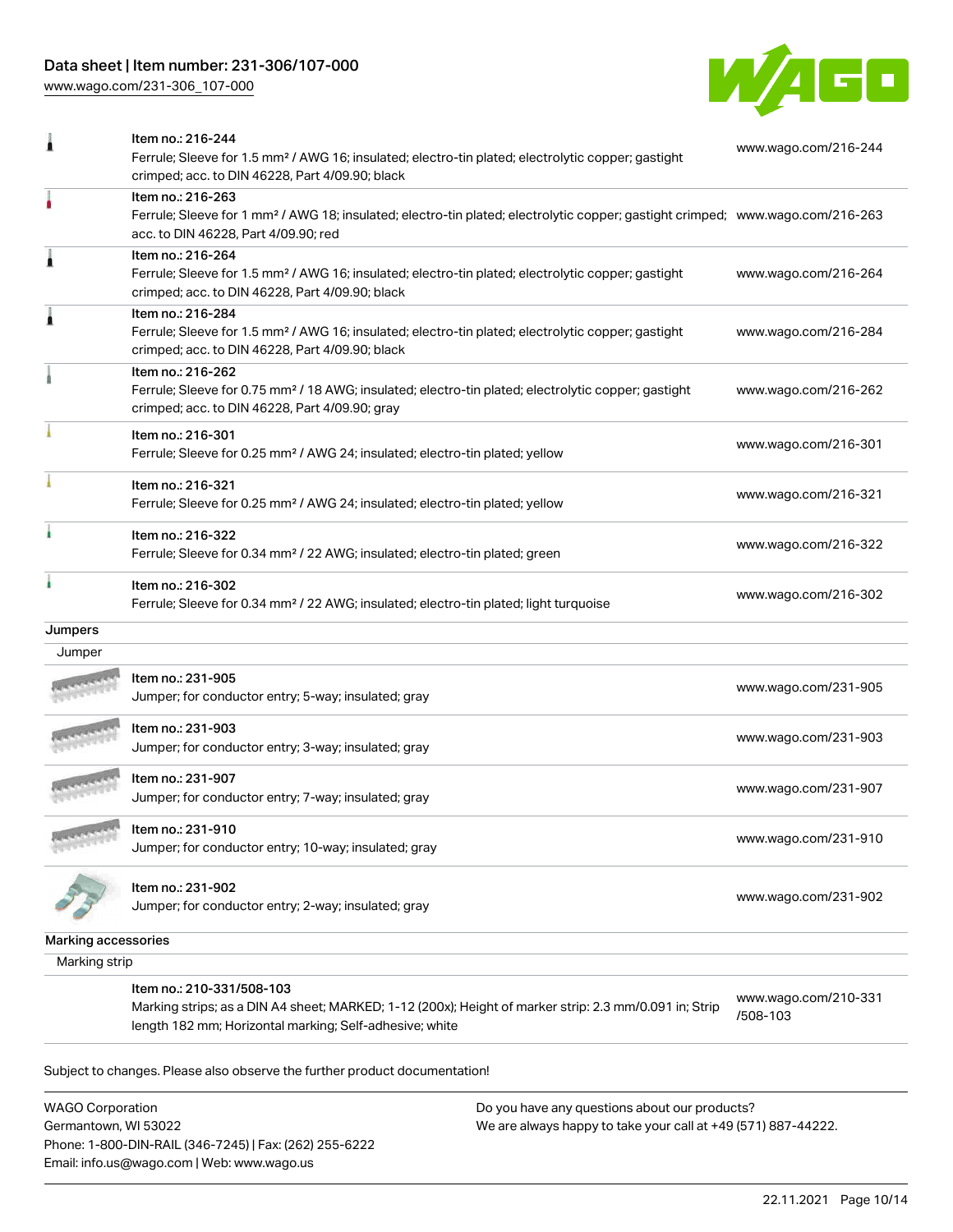

|       | Item no.: 210-331/508-104<br>Marking strips; as a DIN A4 sheet; MARKED; 13-24 (200x); Height of marker strip: 2.3 mm/0.091 in; Strip<br>length 182 mm; Horizontal marking; Self-adhesive; white | www.wago.com/210-331<br>/508-104 |
|-------|-------------------------------------------------------------------------------------------------------------------------------------------------------------------------------------------------|----------------------------------|
|       | Item no.: 210-332/508-202<br>Marking strips; as a DIN A4 sheet; MARKED; 1-16 (160x); Height of marker strip: 3 mm; Strip length 182<br>mm; Horizontal marking; Self-adhesive; white             | www.wago.com/210-332<br>/508-202 |
|       | Item no.: 210-332/508-204<br>Marking strips; as a DIN A4 sheet; MARKED; 17-32 (160x); Height of marker strip: 3 mm; Strip length<br>182 mm; Horizontal marking; Self-adhesive; white            | www.wago.com/210-332<br>/508-204 |
|       | Item no.: 210-332/508-206<br>Marking strips; as a DIN A4 sheet; MARKED; 33-48 (160x); Height of marker strip: 3 mm; Strip length<br>182 mm; Horizontal marking; Self-adhesive; white            | www.wago.com/210-332<br>/508-206 |
|       | Item no.: 210-332/508-205<br>Marking strips; as a DIN A4 sheet; MARKED; 1-32 (80x); Height of marker strip: 3 mm; Strip length 182<br>mm; Horizontal marking; Self-adhesive; white              | www.wago.com/210-332<br>/508-205 |
| Cover |                                                                                                                                                                                                 |                                  |
| Cover |                                                                                                                                                                                                 |                                  |
|       | Item no.: 231-669<br>Lockout caps; for covering unused clamping units; orange                                                                                                                   | www.wago.com/231-669             |

# Downloads Documentation

|  |  | Additional Information |
|--|--|------------------------|
|--|--|------------------------|

| Technical explanations            | 2019 Apr 3 | pdf<br>2.0 MB | Download |
|-----------------------------------|------------|---------------|----------|
|                                   |            |               |          |
| <b>CAD files</b>                  |            |               |          |
| CAD data                          |            |               |          |
| 2D/3D Models 231-306/107-000      |            | <b>URL</b>    | Download |
| CAE data                          |            |               |          |
| EPLAN Data Portal 231-306/107-000 |            | <b>URL</b>    | Download |
| ZUKEN Portal 231-306/107-000      |            | <b>URL</b>    | Download |
| EPLAN Data Portal 231-306/107-000 |            | <b>URL</b>    | Download |

Subject to changes. Please also observe the further product documentation!

WAGO Corporation Germantown, WI 53022 Phone: 1-800-DIN-RAIL (346-7245) | Fax: (262) 255-6222 Email: info.us@wago.com | Web: www.wago.us Do you have any questions about our products? We are always happy to take your call at +49 (571) 887-44222.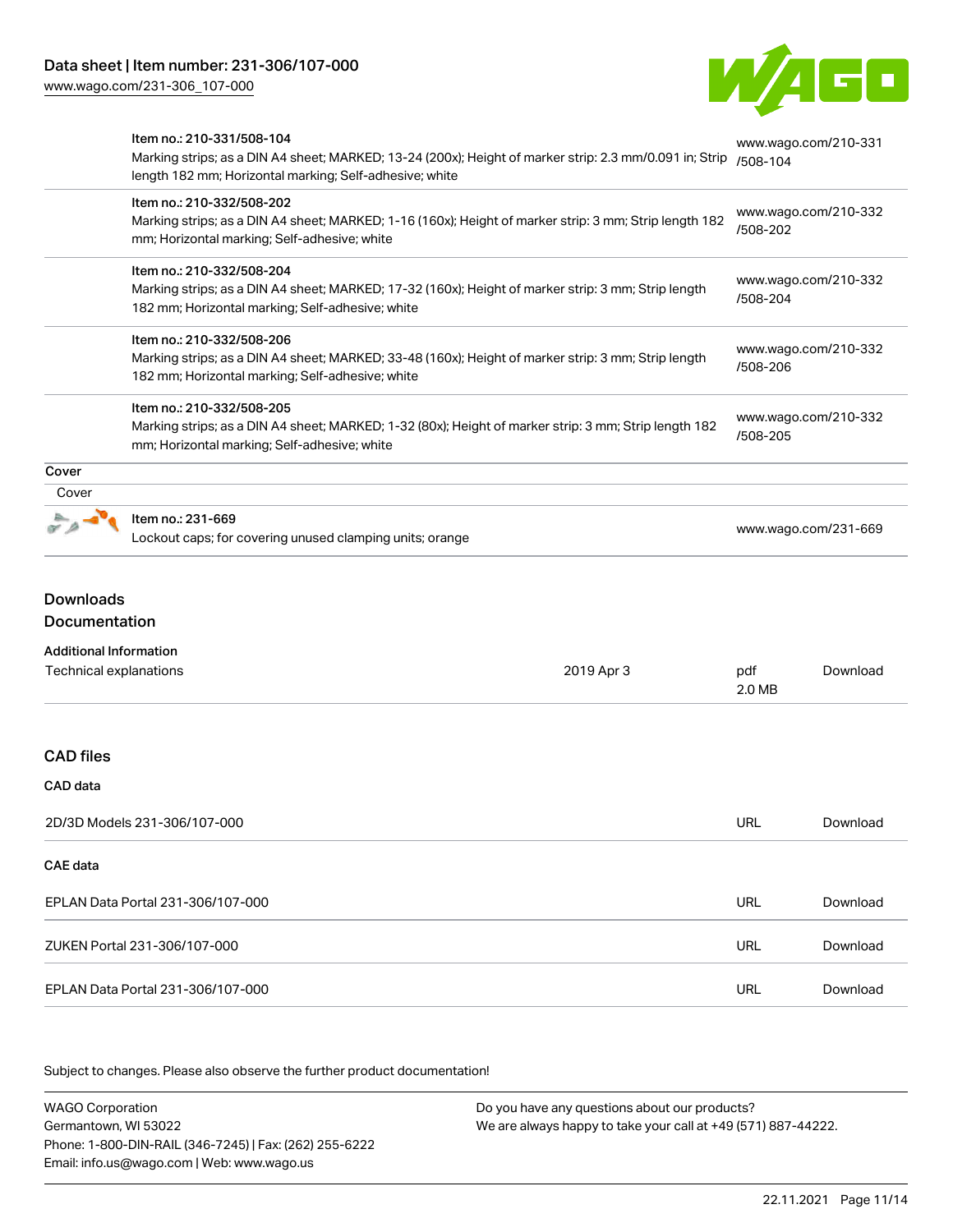## Environmental Product Compliance

Compliance Search

Environmental Product Compliance 231-306/107-000 1-conductor female connector; CAGE CLAMP®; 2.5 mm²; Pin spacing 5.08 mm; 6 pole; Screw flange; 2,50 mm²; orange

#### Installation Notes



screwdriver – CAGE CLAMP® actuation parallel to conductor entry.



Inserting a conductor via 3.5 mm screwdriver – CAGE CLAMP® actuation perpendicular to conductor entry.



Inserting a conductor into CAGE CLAMP® unit via operating lever (231-291).



Inserting a conductor via operating tool.

Subject to changes. Please also observe the further product documentation!

WAGO Corporation Germantown, WI 53022 Phone: 1-800-DIN-RAIL (346-7245) | Fax: (262) 255-6222 Email: info.us@wago.com | Web: www.wago.us

Do you have any questions about our products? We are always happy to take your call at +49 (571) 887-44222.



URL [Download](https://www.wago.com/global/d/ComplianceLinkMediaContainer_231-306_107-000)

22.11.2021 Page 12/14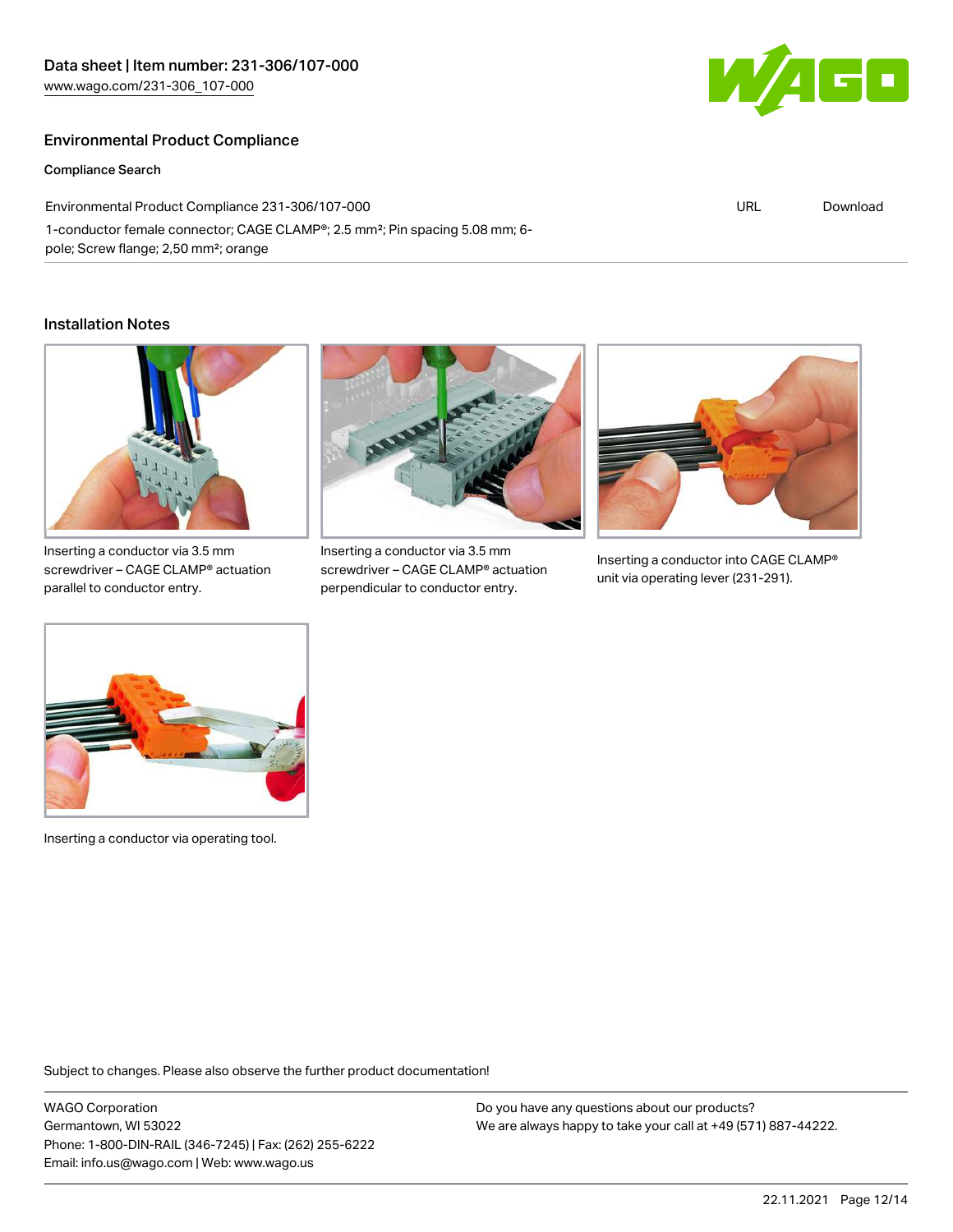



Coding a female connector by removing coding finger(s).



Testing – female connector with CAGE CLAMP®

Integrated test ports for testing perpendicular to conductor entry via 2 or 2.3 mm Ø test plug

#### Installation



Male connector with strain relief plate



Strain relief housing shown with a male connector equipped with CAGE CLAMP®

Subject to changes. Please also observe the further product documentation!

WAGO Corporation Germantown, WI 53022 Phone: 1-800-DIN-RAIL (346-7245) | Fax: (262) 255-6222 Email: info.us@wago.com | Web: www.wago.us